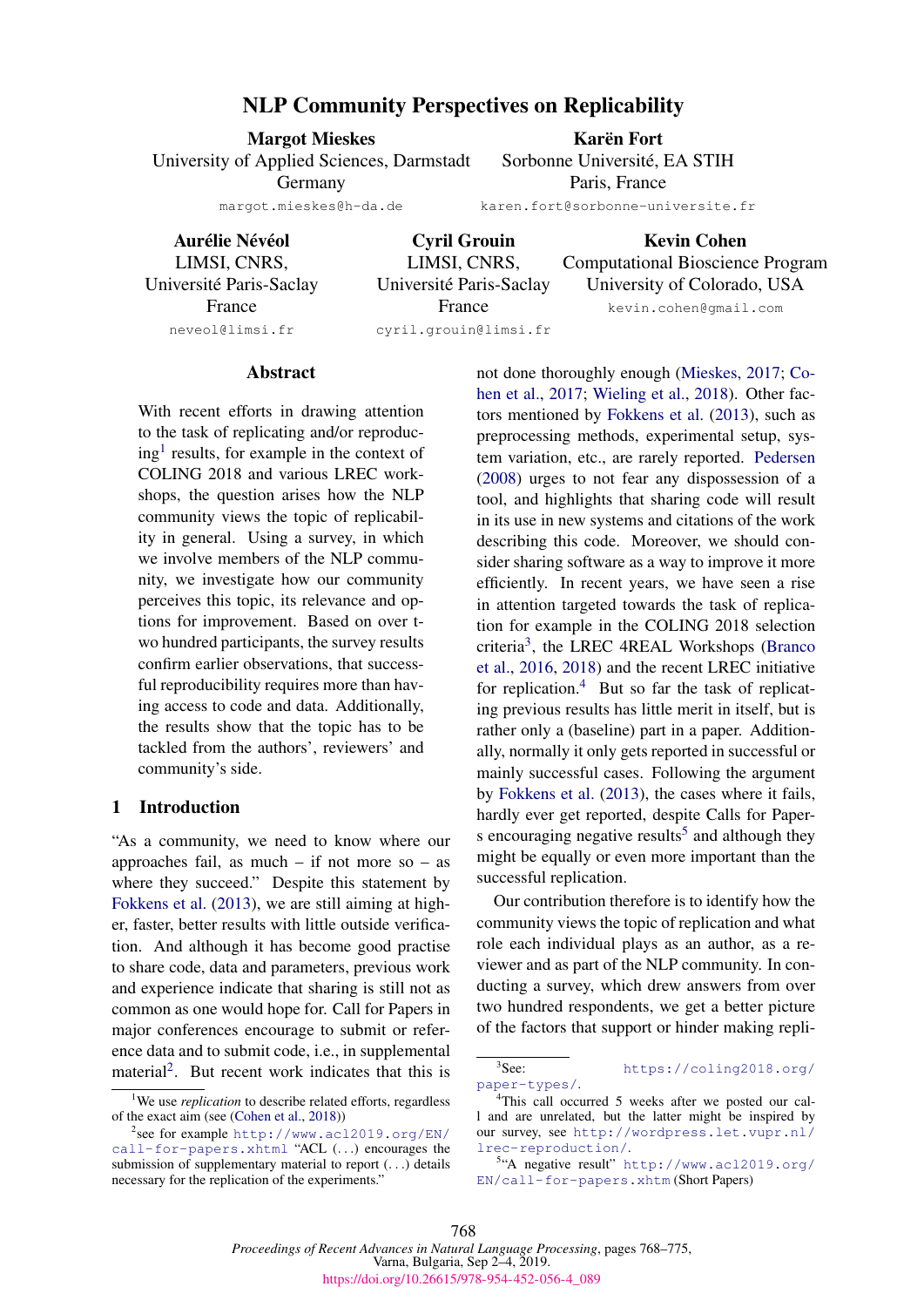cation more visible and how the three factors described above influence this. Our results indicate that the participants in general regard replication as an important issue and that the NLP community could do more to support replication, which would strengthen the field as a whole.<sup>[6](#page-1-0)</sup>

## 2 Related Work

One of the earliest reports of a replication effort addresses manual word-sense disambiguation based on four words, representing different degrees of difficulty [\(Kilgarriff,](#page-7-4) [1999\)](#page-7-4). The author reports that humans agree in this task on average in 95% of the cases. Following [Fokkens et al.](#page-7-0) [\(2013\)](#page-7-0), others look into parameters that influence the replicability of results. Dakota and Kübler [\(2017\)](#page-6-4); [Marrese-Taylor and Matsuo](#page-7-5) [\(2017\)](#page-7-5) and [Horsmann and Zesch](#page-7-6) [\(2017\)](#page-7-6) report various parameters and problems with replication experiments for morphology and syntax.

In the field of biomedical NLP, [Olorisade et al.](#page-7-7) [\(2017\)](#page-7-7) assess the reproducibility of findings published in 33 papers. They notice that data sets were missing, making it impossible to reproduce results for 80% of the papers. These figures are in line with results reported by [Mieskes](#page-7-1) [\(2017\)](#page-7-1). They consider that a permanent link to the resources (data set, software, etc.) must exist along with published papers. As part of a NLP challenge, Névéol et al. [\(2016\)](#page-7-8) report results on replicating experiments from three systems submitted to the CLEF eHealth track. They show that replication is feasible although "ease of replicating results varied". They suggest the allowance of extra pages for papers, where information required to replicate an experiment could be reported.

[Moore and Rayson](#page-7-9) [\(2018\)](#page-7-9) illustrate how to publish relevant details to reduce efforts in repeatability and generalisability. Suggestions include using only open data, open source code and providing extensive documentation in the code.

[Wieling et al.](#page-7-2) [\(2018\)](#page-7-2) describe one example where exact replication was possible and the authors list the parameters that allowed them to do so: a virtual image, containing all code and all data or providing CodaLab worksheets. Their study,

which compared the situation in sharing research artefacts between 2011 and 2016 indicates that, while the situation has improved and the availability of data is high, access to code is less so and requesting code is unsuccessful in most of the cases. Based on results of their actual replication experiments, *at most 60%* of the studies are replicable, but only if the need for exact replication was relaxed.

[Fares et al.](#page-6-5) [\(2017\)](#page-6-5) present a repository and infrastructure containing texts, tools and embeddings for English and Norwegian. Their aim is to facilitate replicability and testing of previous results. [Dror et al.](#page-6-6) [\(2017\)](#page-6-6) propose a "replicability analysis framework" and demonstrate its use on various tasks such as part-of-speech tagging or cross-domain sentiment classification. They specifically target cases where algorithms are compared across multiple data sets. The results indicate that testing on a range of data sets is only beneficial if the data sets are heterogeneous.

## 3 Survey Design

Our survey has 18 questions, of which many were conditional and show only if they apply to the respondent. Thus, not all questions have been answered by all participants, while most multiplechoice questions allow for several answers, resulting in more answers than participants for these questions. Questions are grouped into three categories: (i) replication work in general, (ii) replicating one's own work and (iii) replicating others' work.

General questions quiz participants on their perception of replication work. We also inquire about their current position to investigate potential correlation with other aspects of the survey. Questions addressing participants' replication experience specifically enquired about research artefacts availability (data, code, parameters, etc.) and about the timeline of the replication experience in order to assess attrition.

The survey was advertised on professional mailing lists (BioNLP, Corpora, LN and  $GLCL^7$  $GLCL^7$ ) and social network (LinkedIn). The appendix gives details on the progression of responses. With respect to sensitive data, only e-mail addresses were provided, on a voluntary basis, and we follow the ACM Code of Ethics and Professional Conduct<sup>[8](#page-1-2)</sup>,

<span id="page-1-0"></span> ${}^{6}$ The complete results of the survey are available at [https://github.com/replicateNLP/](https://github.com/replicateNLP/Survey-RANLP2019) [Survey-RANLP2019](https://github.com/replicateNLP/Survey-RANLP2019). Please note, that due to privacy regulations, we had to remove some free text answers that contain personal information, such as E-Mail addresses, which were given on a voluntary basis.

<span id="page-1-1"></span><sup>&</sup>lt;sup>7</sup>Biomedical NLP, French and German NLP.

<span id="page-1-2"></span><sup>8</sup><https://www.acm.org/code-of-ethics>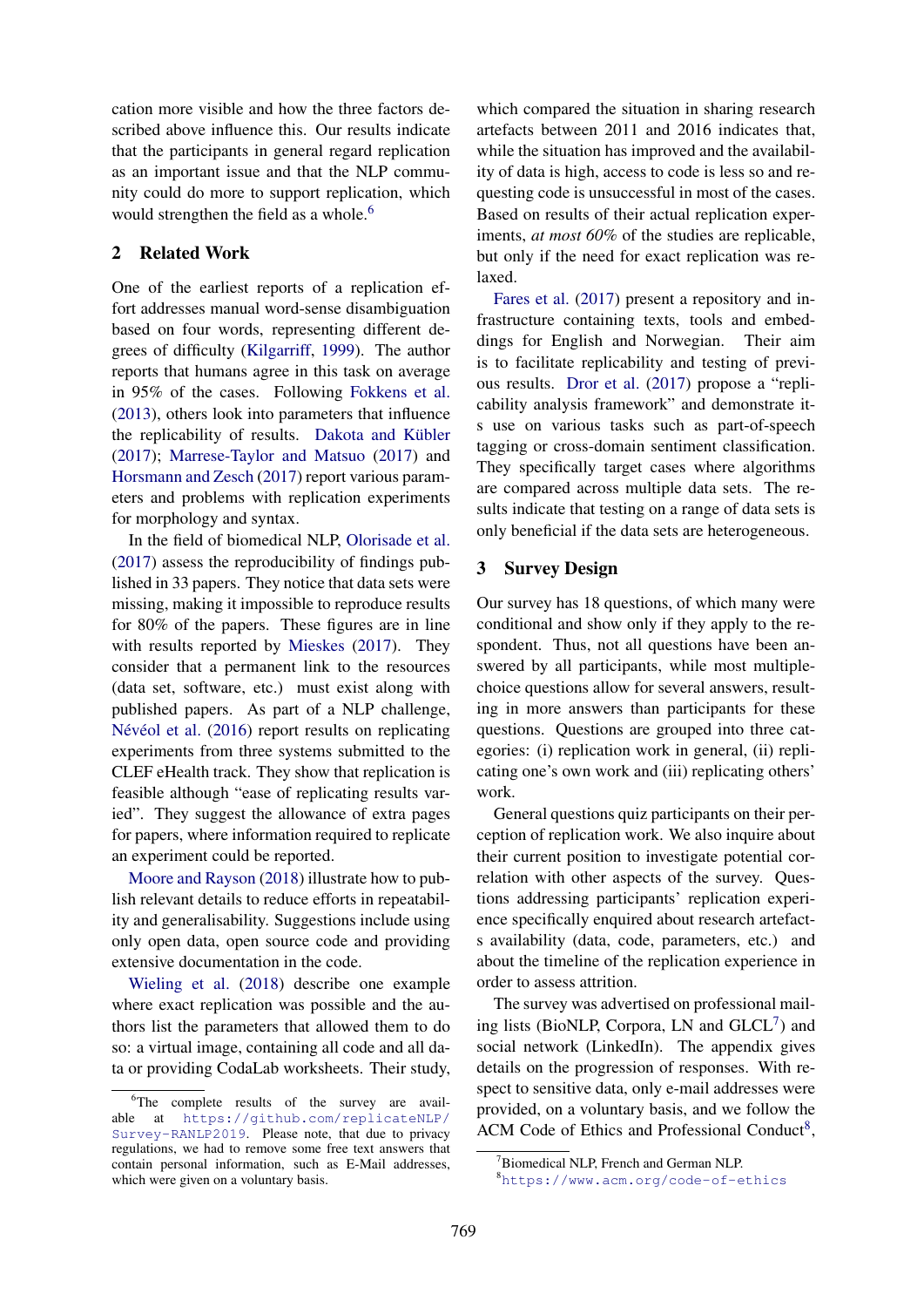specifically sections 1.6 and 1.7.

Figure [1](#page-3-0) illustrates the flow of the questionnaire. If a person did neither replicate their own or someone elses work, they only had to answer the blue marked questions. If a participant tried to replicate his/her own work, but not someone elses work, they only had to answer the blue and the orange questions. Only persons who have experience in replicating their own and someone elses work had to go through the whole questionnaire, including the green questions.<sup>[9](#page-2-0)</sup> This flow in addition to the possibility to give more than one answer in some questions results in different numbers of answers for each question.

## 4 Results

We received 225 responses and the two biggest groups of participants in our study identify themselves as graduate students and postdocs.

With respect to when work on replication has been done, 36 participants (16%) gave more than one anwer, indicating that they did work on replication at various stages of their career. Most answers (50.3%) state that replication was done on MSc or PhD level, less on PostDoc level (20.7%) and slightly more as Faculty members (24.3%). However, we did not find strong correlations between the respondents' position and opinion on the importance (or lack thereof) of reproducibility. Figure [2](#page-3-1) shows the absolute numbers for this question, while Figure [3](#page-3-2) shows the numbers for the participants current position.

### 4.1 General Stance towards Replicability

The answers show that in 56.4% of the cases, work on replication is considered "Important" and another 7.5% state that it is "Somewhat Important". Only 2 answers indicate that this work is "Unimportant". 20% of the answers regard work on replication as publishable, while 11.8% deem it unpublishable. 87 participants gave more than one answer. The majority (49) consider work on replication as important *and* publishable, while 26 of them consider it important *but not* publishable (see Figure [4](#page-3-3) for the absolute numbers).

### 4.2 Replicating one's Own Work

Roughly 70% (156) of the participants declare they have tried to replicate their own work while about 30% have not tried (total 225).

With respect to how often replication of the same experiment was tried, 15 participants gave more than one answer, giving us 172 answers (see Figure [5](#page-3-4) for the detailed figures). Of these, 28.5% indicate that replication was tried only once, while 38.4% tried 3 times or more.

When looking at the last attempt (total answers 234), nearly half (47.0%) report that they reached the same general conclusions, while 23.1% state that they reached the same figures. A little less than 10% report that they managed to reimplement the system, but got significantly different results. Another 14.9% could not find either the code or the data or the parameters used for the experiment (see Figure fig:resultsOwn for the absolute numbers). 52 participants gave more than one answer of which 25 report that they reached the same general conclusions *and* the same figures. Overall, the results indicate that even in the case when researchers try to replicate their own work, they fully succeed in only 23.1% of the cases.

#### 4.3 Replicating Others' Work

About 60% (total 130) of the participants report that they tried to replicate someone else's work (see Figure [7](#page-4-0) for detailed, absolute numbers). 51 respondents gave more than one answer with respect to the results achieved when replicating somebody else's work, resulting in 211 answers. Approximately 40% of the answers state that they reached the same general conclusions or figures, while another 33.6% of the answers state that they managed to re-implement or re-run the system, but with significantly different results. Nearly 23.1% of the responses state that re-implementation or re-runnning of experiments was not achieved (see Figure [8](#page-4-1) for the absolute responses for this question). This means that over half of the replication experiments failed, either early on or at the level of results achieved.

#### 4.4 Accessibililty of Research Artefacts

For finding research artefacts such as code, data and parameters, respondents gave several answers, resulting in 250 answers for where the code can be found, 260 answers for finding data and resources and 233 answers for finding the experimental parameters. GitHub is by far the most popular (36.4% of the answers) for accessing *code*, but more than 23.6% of the answers state that code is found on the authors' personal webpage,

<span id="page-2-0"></span><sup>&</sup>lt;sup>9</sup>Please note that only the most important questions are illustrated here and some questions have been left out.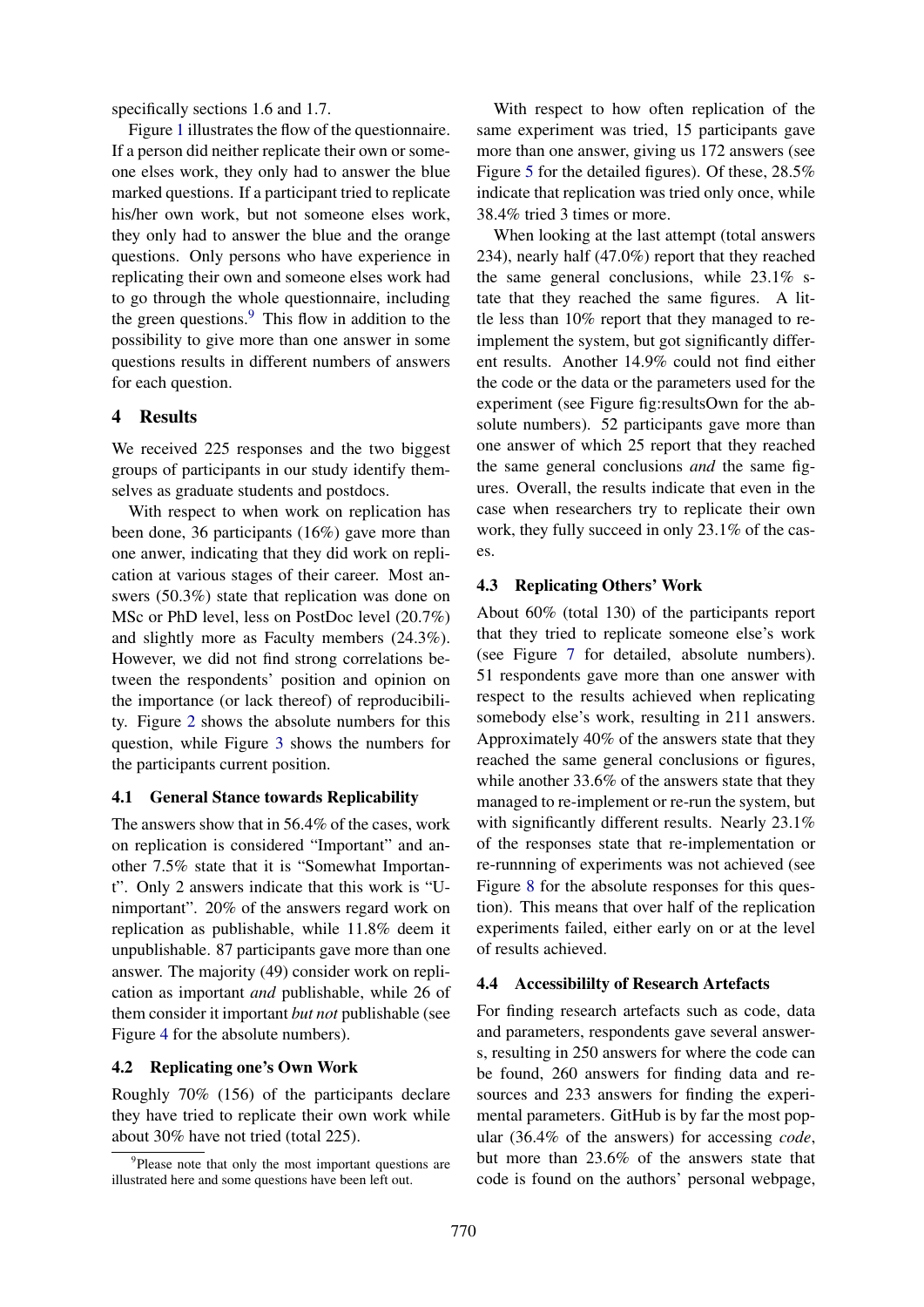

<span id="page-3-0"></span>Figure 1: Illustration of the questionnaire flow.



<span id="page-3-1"></span>Figure 2: Position of the participants at the time they were doing replication experiments.



<span id="page-3-3"></span>Figure 4: Importance of Replication in General.



<span id="page-3-2"></span>Figure 3: Position of the participants at the time of the survey.



<span id="page-3-4"></span>Figure 5: Participants who tried to replicate their own work.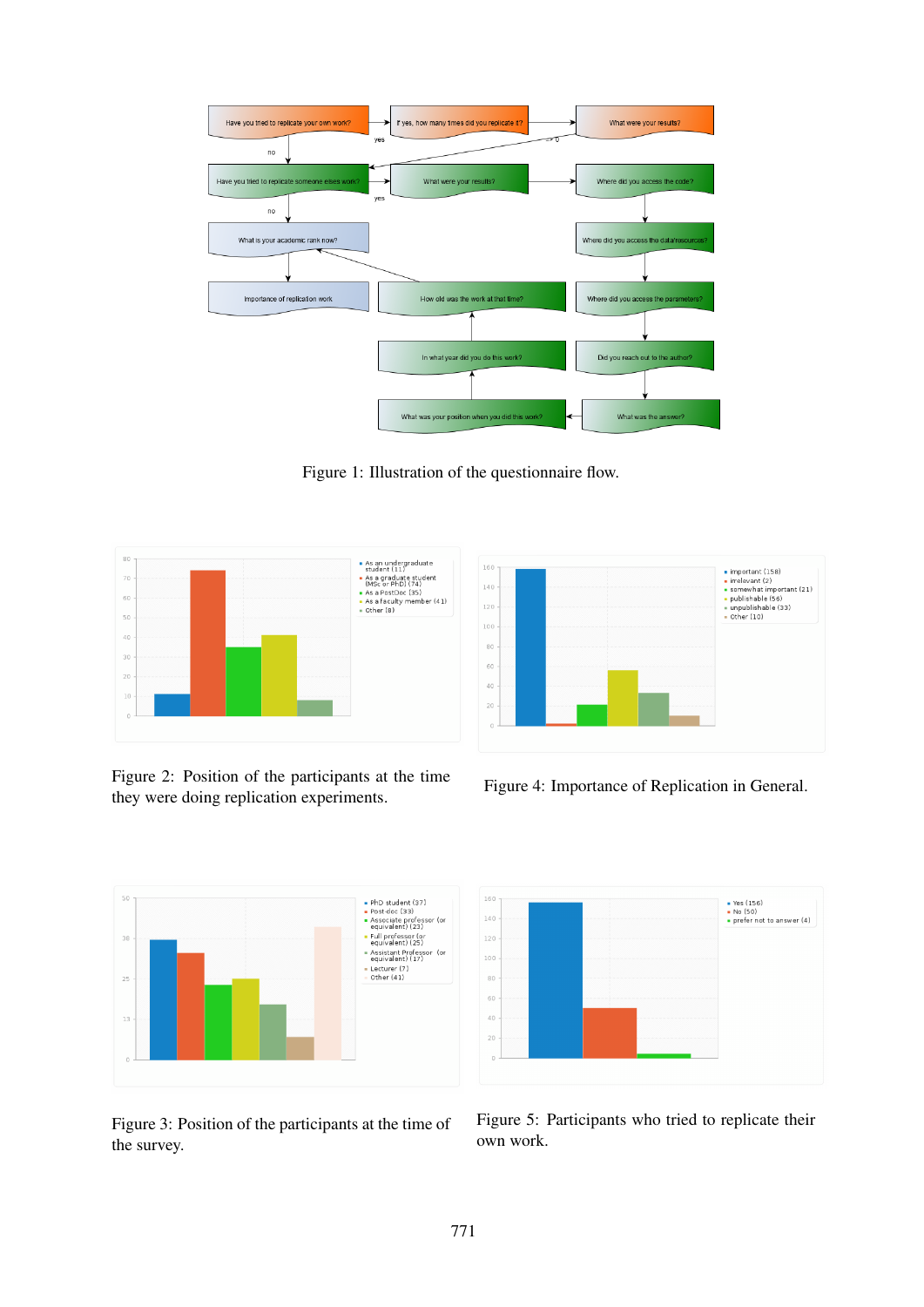

Figure 6: Results achieved when trying to replicate own work.



<span id="page-4-0"></span>Figure 7: Participants who tried to replicate someone elses work.



<span id="page-4-1"></span>Figure 8: Results achieved when replicating someone elses work.

which does not guarantee availability beyond that person maintaining his/her webpage. More than 14% of the answers report that the code could not be found. *Data* is also primarily published via GitHub or personal webpages (25% and 25.7% of the answers respectively). 11.1% report that the material used for the experiments could not be found. *Parameters* for experiments are primarily found in the respective publications (40.3% of the answers), while 21.9% of the answers state they could be found on GitHub as well. 13.7% report that they could not find parameters at all. Figure [9](#page-4-2) illustrates the absolute numbers concerning the availability of code, while Figure [10](#page-4-3) and Figure [11](#page-5-0) illustrate them for other resources and parameters respectively.



<span id="page-4-2"></span>Figure 9: Sources for Accessing the Code for replication.



<span id="page-4-3"></span>Figure 10: Sources for Accessing Data and other Resources.

Concerning these three elements, the text box associated with "Other" very frequently mentions "personal communication" or "e-mail" as a way of obtaining necessary information. This gives rise to a range of further issues, legal, ethical and in terms of transparency. Besides, it is only possible if authors actually answer such e-mails.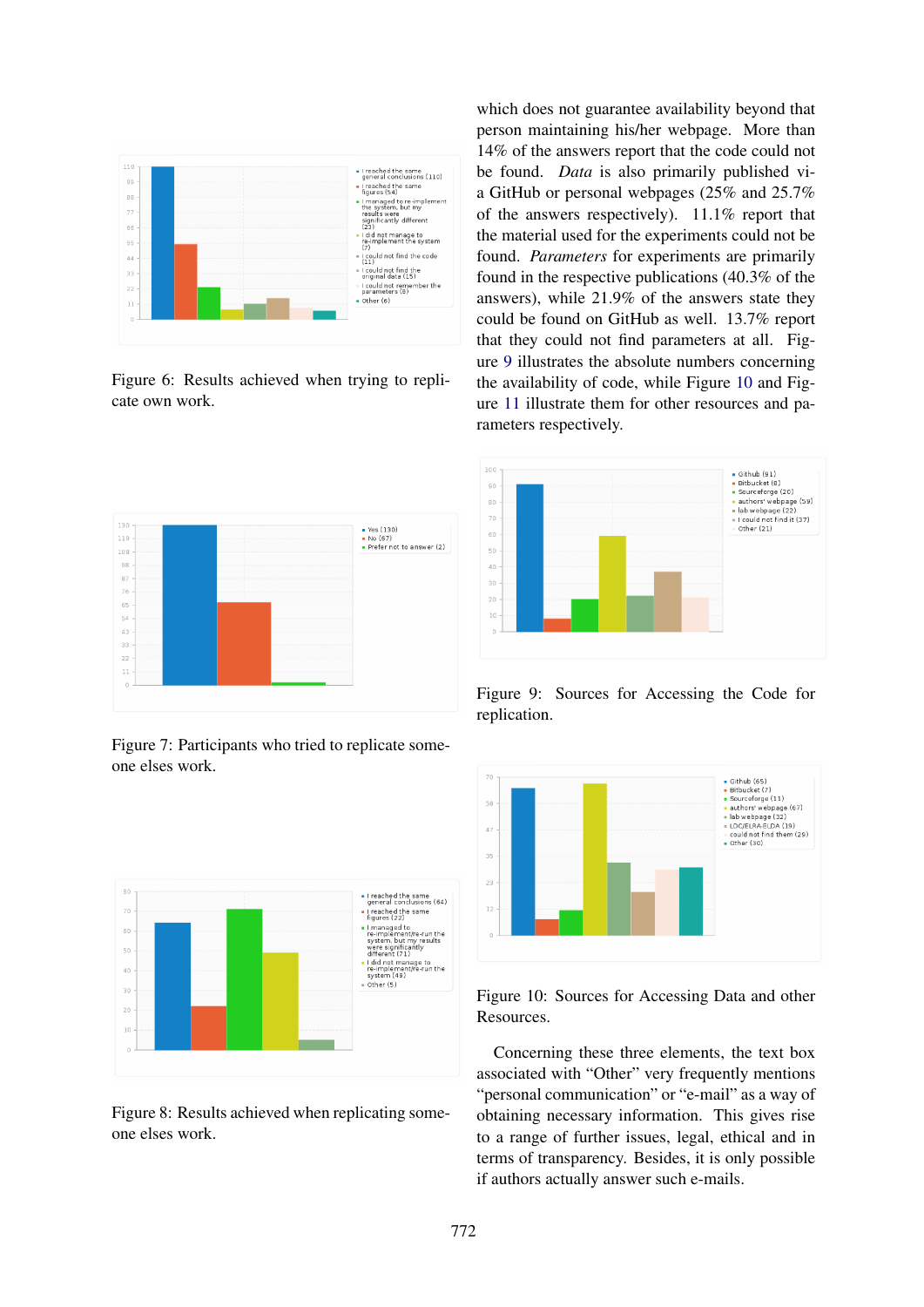

<span id="page-5-0"></span>Figure 11: Sources for Accessing Parameters for Replication.

In our survey, 40% of the participants report that they tried to get in touch with the authors (see Figure [12\)](#page-5-1), but only in about 30% of the reported cases received a helpful answer (164 answers received, as 41 participants gave more than one answer). Approximately 20.1% mention that unhelpful answers were received and almost 23.8% never received any answer. Due to evolution of careers, 13.4% found out that the person had left the lab or the e-mail bounced, resulting in almost 40% of examples where authors were unreachable (see Figure [13\)](#page-5-2).



<span id="page-5-1"></span>Figure 12: Participants who state that they reached out to original authors.

# 5 Discussion

The survey results suggest that replicability is perceived as an important issue by a majority of responses ( $> 60\%$ ). It is difficult to compute an accurate response rate for the survey, because we do not know the extent of the population comprised by subscribers to the mailing lists and professional networks that we reached out to. However, if we approximate the target population using the average participation in a \*ACL confer-



<span id="page-5-2"></span>Figure 13: Quality of Answers by original authors.

ence (N=1,000), we can estimate the response rate at about 20%. This has previously been described as an "acceptable" response rate for online surveys.[10](#page-5-3) While the responding population includes researchers with a wide range of seniority as well as members of academia and industry, it could be biased by their interest in replication. The results, and especially the comments, indicate that this is most likely not the case as some participants do not see the value in replicating previous results. They state that replicating previous work is only an "exercise" and actually an "overload" on the already busy researchers' schedule. One comment states that *"10 year old systems are irrelevant"* and *"ML is moving so fast"*, which renders replicability studies essentially worthless. This could explain why the two largest groups performing replicability studies are on PhD or PostDoc level.

What does this mean for replicability? Responses indicate a variety of views on how replicability should be facilitated. One comment states that there is already a culture of sharing and publishing data and code and this should be enough. Another participant states that in industrial research publishing data or code is difficult, but suggests that the validity of an approach can be proven by applying the method to other data and in reaching the same general conclusions. Some participants support the idea of giving more visibility to replicability by making it a prominent topic at major conferences and by enforcing reporting guidelines towards reproducibility.

Some participants mention that replicability is crucial to be taken seriously as a scientific field, even stating that the field is "suspect" if replication fails. One participant suggests that *"every paper*

<span id="page-5-3"></span><sup>10</sup>http://socialnorms.org/what-is-an-acceptable-surveyresponse-rate/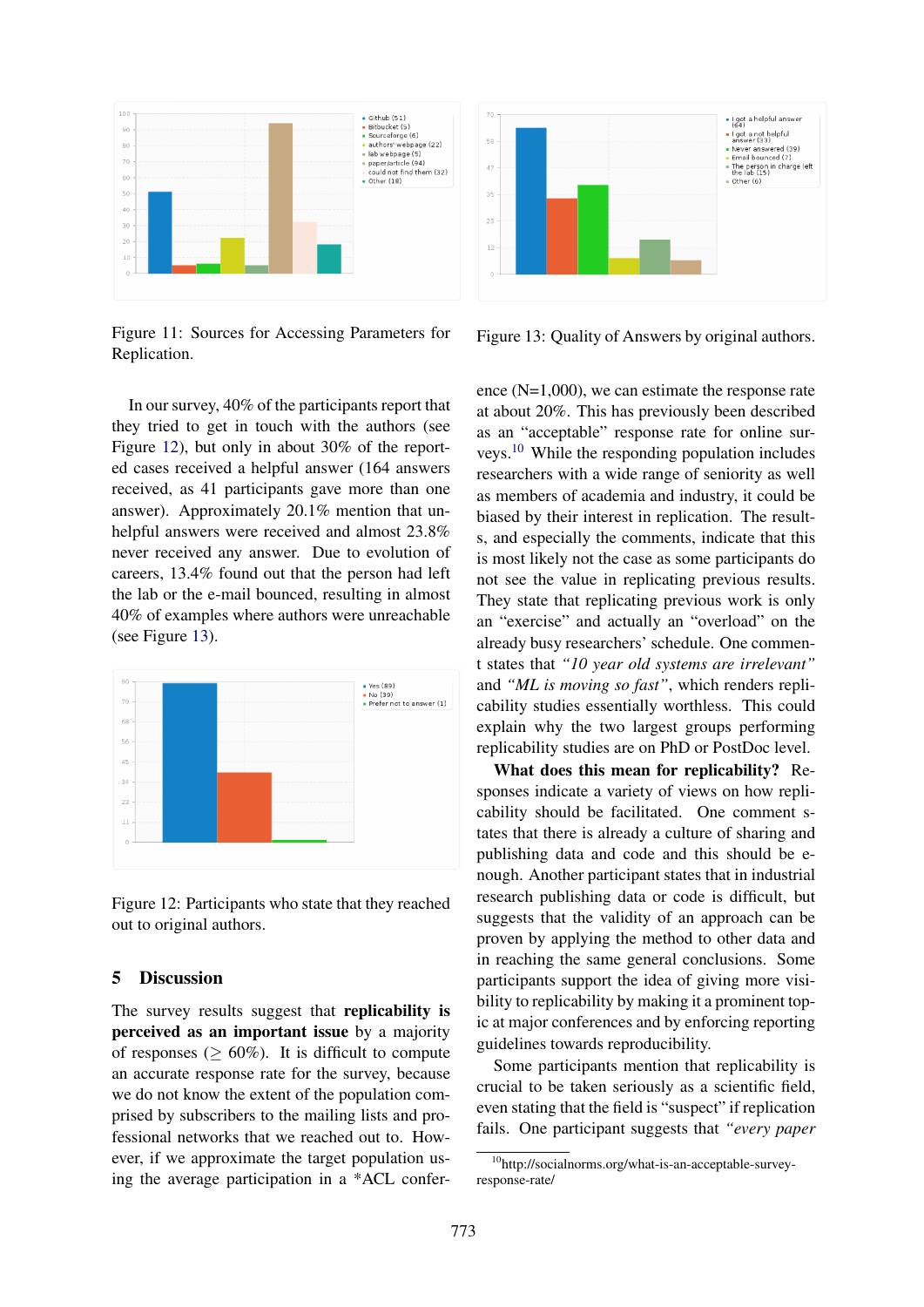*cited enough times should be replicated"*.

## 6 Conclusions and Future Work

Based on a survey we gave insight into the NLP community's view on replicability. We targeted three different facets of this topic: Authors publishing their work, Researchers building on top of other researchers' work and the Community, supporting such efforts. Our results show that on the authors' side more information has to be shared openly, rather than via personal communication. The use of reporting guidelines formalized into a protocol has been suggested recently for clinical NLP [\(Velupillai et al.,](#page-7-10) [2018\)](#page-7-10). Earlier studies from the clinical domain suggest that adherence to such guidelines is suboptimal [\(Samaan et al.,](#page-7-11) [2013\)](#page-7-11) and methods to improve adherence are being investigated [\(Blanco et al.,](#page-6-7) [2017\)](#page-6-7). The task of creating guidelines falls to the community and the adherence of such guidelines could become part of the reviewing process.

Experiments in replication fail more often than not. If we document and store all relevant information so that results could be reproduced by ourselves (e.g., before the final paper submission), the package could be published completely. Results by [Wieling et al.](#page-7-2) [\(2018\)](#page-7-2) indicate that images containing all the material or technical lab books published on CodaLab might be a way to proceed. Additionally, failure to replicate previous work (i.e. not achieving the same results and/or not being able to draw the same conclusions as previously reported), should be publishable in a way that gives us scientific merit and could be encouraged more.

Based on the comments, each of us, in all of our individual roles can improve the situation: As authors, we can be more diligent when reporting our experiments and experimental setup—even testing the replicability of our experiments ourselves. As reviewers, we can be more careful to check the supplementary material for relevant information, pointing out missing elements. As a community, we can appreciate replication more and develop guidelines both for authors and for reviewers.

Future Work The next steps include, but are not limited to, analyzing whether the supplementary material and appendices actually do improve repli-cability, as stated by Névéol et al. [\(2016\)](#page-7-8). Furthermore, evaluating the repository offered by [Fares](#page-6-5) [et al.](#page-6-5) [\(2017\)](#page-6-5), whether other researchers actually

build on top of it and with what results. NAA-CL recently initiated a "test of time" award. This could be extended to consider experimental work that has been cited often and gained influence on a shorter time-scale. This work could be verified for a follow-up conference. Replicability could also become a factor in the best paper awards.

### References

- <span id="page-6-7"></span>David Blanco, Jamie J Kirkham, Douglas G Altman, David Moher, Isabelle Boutron, and Erik Cobo. 2017. [Interventions to improve adherence to report](https://doi.org/10.1136/bmjopen-2017-017551)[ing guidelines in health research: a scoping review](https://doi.org/10.1136/bmjopen-2017-017551) [protocol.](https://doi.org/10.1136/bmjopen-2017-017551) *BMJ Open*, 7(11).
- <span id="page-6-2"></span>António Branco, Nicoletta Calzolari, and Khalid Choukri, editors. 2016. *Proceedings of the Workshop on Research Results Reproducibility and Resources Citation in Science and Technology of Language*.
- <span id="page-6-3"></span>António Branco, Nicoletta Calzolary, and Khalid Choukri, editors. 2018. *Proceedings of the 4REAL 2018 - Workshop on Replicability and Reproducibility of Research Results in Science and Technology of Language*. European Language Resources Association, Paris.
- <span id="page-6-1"></span>K. Bretonnel Cohen, Aurélie Névéol, Jingbo Xia, Negacy Hailu, Larry Hunter, and Pierre Zweigenbaum. 2017. [Reproducibility in Biomedical Natural Lan](https://hal.archives-ouvertes.fr/hal-01847326)[guage Processing.](https://hal.archives-ouvertes.fr/hal-01847326) In *AMIA annual symposium proceedings*, page 1994. American Medical Informatics Association.
- <span id="page-6-0"></span>K. Bretonnel Cohen, Jingbo Xia, Pierre Zweigenbaum, Tiffany Callahan, Orin Hargraves, Foster Goss, Nancy Ide, Aurélie Névéol, Cyril Grouin, and Lawrence E. Hunter. 2018. [Three Dimensions of](https://www.ncbi.nlm.nih.gov/pmc/articles/PMC5998676/) [Reproducibility in Natural Language Processing.](https://www.ncbi.nlm.nih.gov/pmc/articles/PMC5998676/) In *Proceedings of the Eleventh International Conference on Language Resources and Evaluation (LREC 2018)* Miyazaki, Japan, May 7–12, 2018. European Language Resources Association (ELRA).
- <span id="page-6-4"></span>Daniel Dakota and Sandra Kübler. 2017. [Towards](https://doi.org/10.26615/978-954-452-049-6_026) [Replicability in Parsing.](https://doi.org/10.26615/978-954-452-049-6_026) In *Proceedings of the International Conference Recent Advances in Natural Language Processing, RANLP 2017* Warna, Bulgaria, 2–8 September 2017, pages 185–194. INCOMA Ltd.
- <span id="page-6-6"></span>Rotem Dror, Gili Baumer, Marina Bogomolov, and Roi Reichart. 2017. [Replicability Analysis for Natu](http://aclweb.org/anthology/Q17-1033)[ral Language Processing: Testing Significance with](http://aclweb.org/anthology/Q17-1033) [Multiple Datasets.](http://aclweb.org/anthology/Q17-1033) *Transactions of the Association for Computational Linguistics*, 5:471–486.
- <span id="page-6-5"></span>Murhaf Fares, Andrey Kutuzov, Stephan Oepen, and Erik Velldal. 2017. [Word vectors, reuse, and repli](http://aclweb.org/anthology/W17-0237)[cability: Towards a community repository of large](http://aclweb.org/anthology/W17-0237)[text resources.](http://aclweb.org/anthology/W17-0237) In *Proceedings of the 21st Nordic*